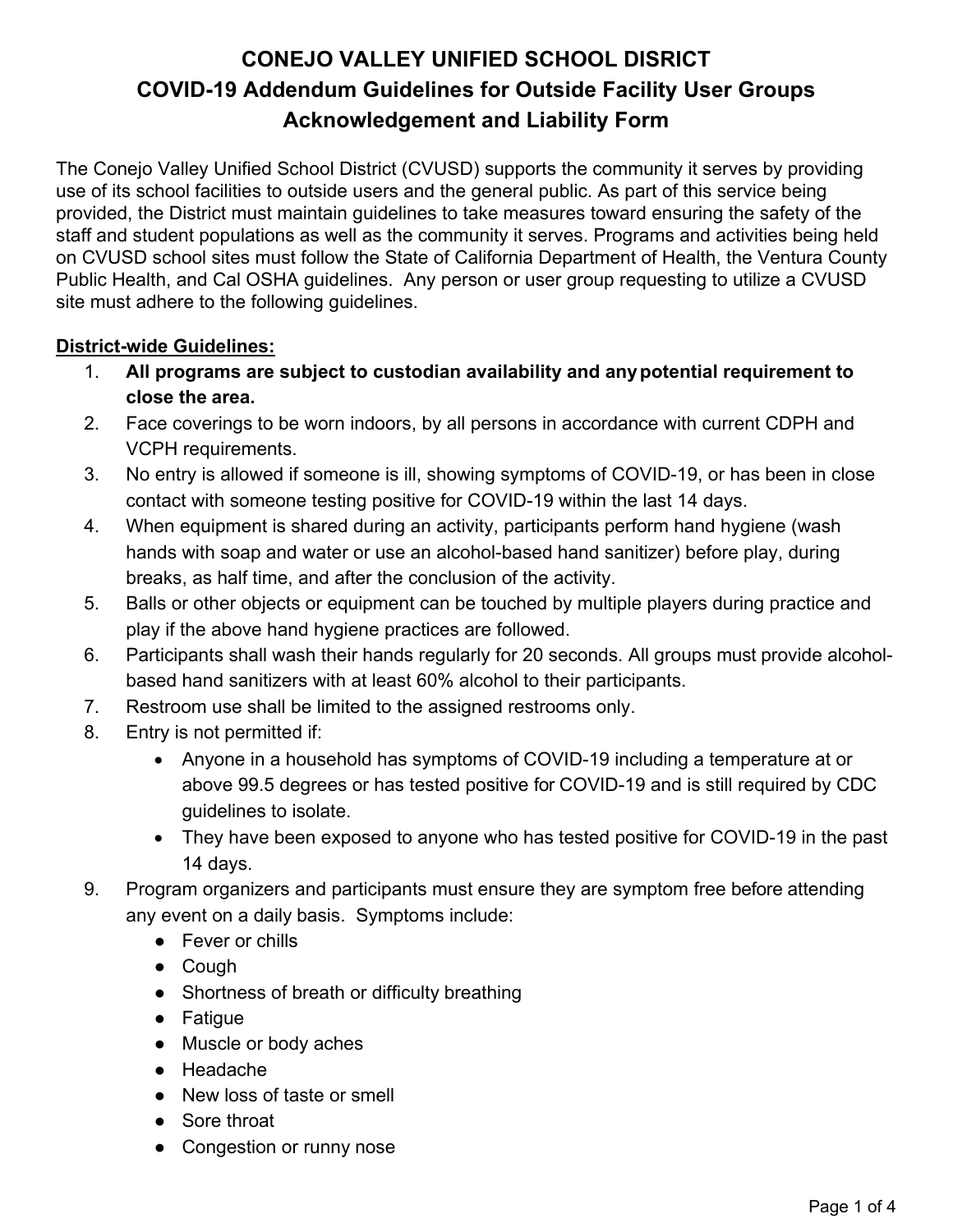- Nausea or vomiting
- Diarrhea
- **● This list does not include all possible symptoms**

For latest information on symptoms & testing go to: [cdc.gov/coronavirus/2019-ncov/index.html](https://www.cdc.gov/coronavirus/2019-ncov/index.html)

#### **Group Event Guidelines:**

- 1. All programs shall start on time and finish on time (per the reserved schedule in Facilitron). Attendees may not stay later than scheduled, nor start earlier than approved schedule.
- 2. Attendees must arrive with face coverings on and shall be worn until directed by staff otherwise. They shall also have in their possession hand sanitizer (such as Purell or similar alcohol-based product) to sanitize their hands when requested by staff or as the need arises.
- 3. Program staff must wear face coverings when indoors at all times.
- 4. No Locker rooms or changing areas will be available. Participants must arrive, participate and depart in the same sport clothing.

### **Pool Use Guidelines:**

- 1. All pool activities must be compliant with Ventura County Guidelines for Non-Residential Swimming Pools.
- 2. USA Water Polo/Swim certified coaches must be present when the swimming pool is used. A copy of the certification should accompany the reservation.

### **Cleaning Requirements and Fees:**

- In order to maintain safe facilities for CVUSD students, custodial services will be required for indoor use of any facility and outdoor use of facilities that require access to indoor facilities (i.e. restrooms).
- •
- o Monday through Friday Minimum of 1 hour custodial (depending on event type, size, etc.)
- $\circ$  Saturday, Sunday, Holidays, and when school closed Custodial (overtime) charges apply (see fee schedule)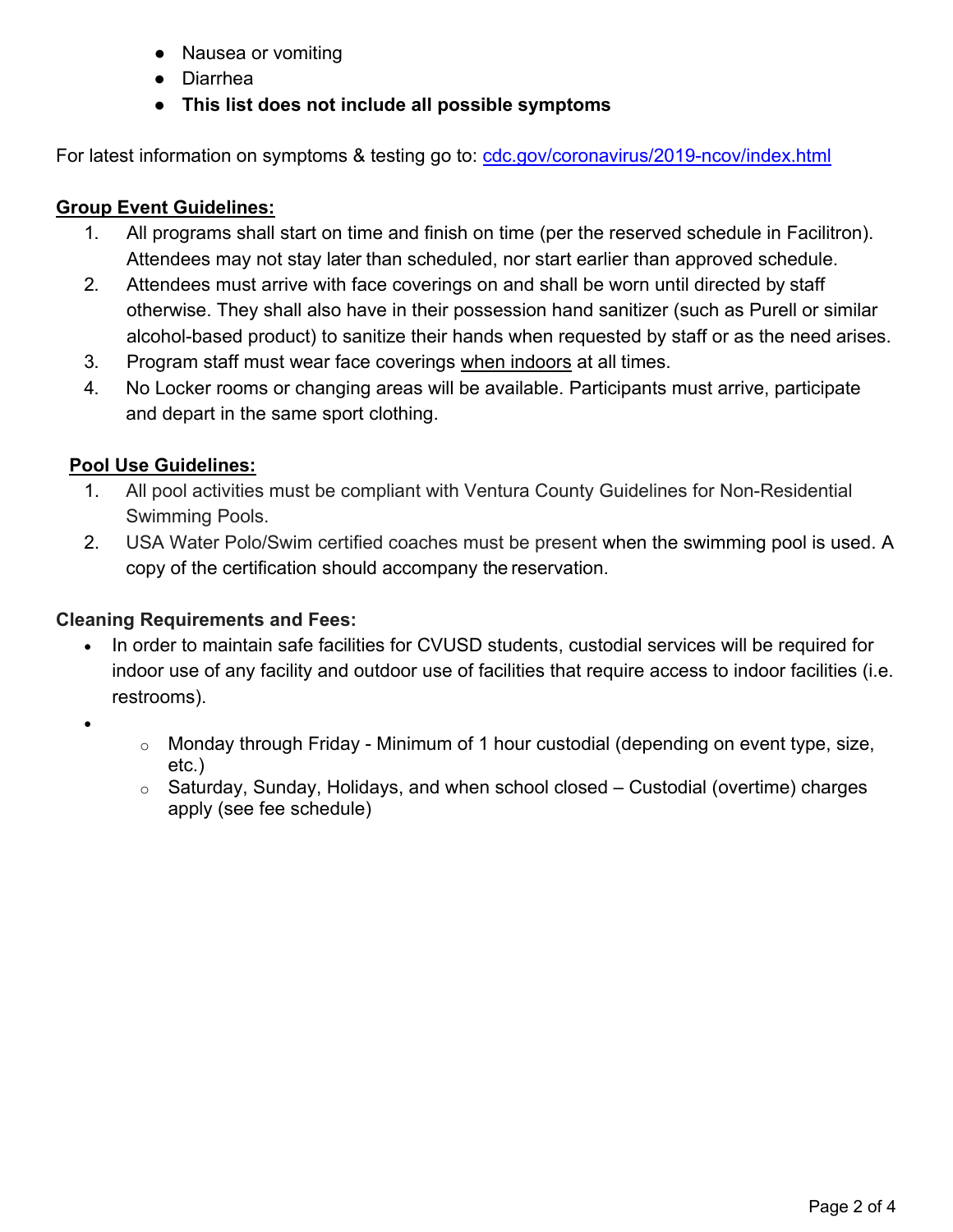# **ASSUMPTION OF RISK / WAIVER OF LIABILITY / INDEMNIFICATION FOR THE USE OF FACILITIES**

#### **CORONAVIRUS ADDENDUM (Attach to Application)**

**In addition to the attached Application and Agreement for the Use of Facilities, Applicant/ Representative enters this Coronavirus Addendum and further hold harmless Agreement, incorporated into the Application and Agreement, as follows:**

Including, but not limited to, the SARS‑CoV‑2 virus (the "Coronavirus"), the Applicant/Representative (the "FACILITY USER") agrees to strictly, and without exception, follow all local, state, and federal and District guidelines regarding human protection from the Coronavirus (the "Guidelines"). The Guidelines to strictly follow are located at various sites, including, but not limited to: [https://covid19.ca.gov/https://www.venturacountyrecovers.org/](https://covid19.ca.gov/)

The FACILITY USER shall not hold the event and shall cancel the event if all Guidelines will not, are not, or cannot be met before, during, or after the event.

The FACILITY USER shall stop the event immediately and send all invitees/participants away if they are observed not to be meeting all required Guidelines.

The District may terminate the FACILITY USER's use of the District facility at any time if, in the sole discretion of the District, the District determines that the FACILITY USER or their invitees/participants are not in full compliance with the Guidelines. If the District terminates the FACILITY USER's use of the District facility pursuant to this paragraph, the FACILITY USER will be not be entitled to a refund of any fees and will not be entitled to recover any consequential damages arising from such termination.

The District makes no representation regarding the condition of the facility in use. **It shall be the FACILITY USER's sole responsibility to appropriately and thoroughly clean, disinfect, and maintain a clean, disinfected, and sanitized environment during the event,** including the use of Coronavirus products approved by the Environmental Protection Agency (EPA) and in compliance with the Healthy Schools Act (HSA) and the Conejo Valley Unified School District (CVUSD).

Assumption of Risk. FACILITY USER recognizes that there is presently a significant element of risk of Coronavirus transmission when any group of people gathers. FACILITY USER has reviewed and understands the risks reflected in the local, state, and federal alerts and guidelines, including, but not limited to, the links above. FACILITY USER assumes all risks, known and unknown, arising from Your use and occupancy of the District facility, including risks from the Coronavirus. FACILITY USER assumes full responsibility for any sickness, hospitalization, bodily injury, death, loss of personal property, quarantines, and all related costs and expenses of any person arising from Your use and occupancy of the District facility. ("Your" is defined herein as the FACILITY USER and each of their employees, District facility invitees, participants, volunteers, students, members, and all other related